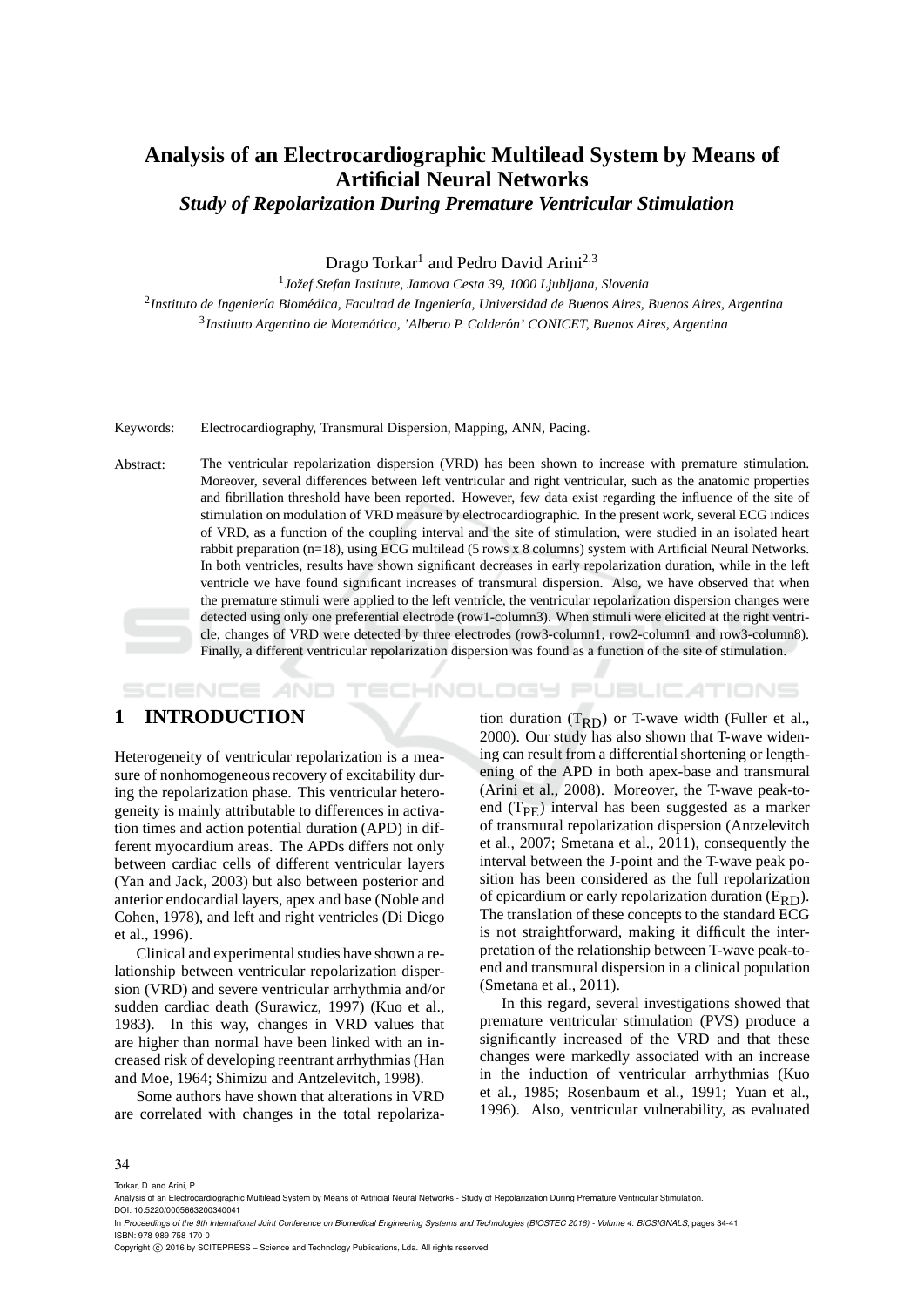by the ventricular fibrillation threshold technique, was shown different when studied at the left ventricle (Lv) or at the right ventricle (Rv). The left ventricular epicardium presented higher fibrillation threshold when compared with left ventricular endocardium or both epicardium and endocardium of right ventricular, respectively (Horowitz et al., 1981).

Because a different ventricular fibrillation threshold and differences in the anatomic properties may exist between both ventricles, we hypothesized that there also would be differences in the ERD, TPE and  $T_{RD}$  values depending on the site where premature ventricular stimuli were elicited.

The aims of this work were to: (1) Determine the preferential electrode, in a multilead ECG system, to detect changes of ventricular repolarization dispersion using Artificial Neural Networks. (2) Evaluate ECG indices associated to the ventricular repolarization dispersion depending on the site of pacing during premature ventricular stimulation.

# **2 MATERIALS AND METHODS**

## **2.1 Isolated Heart Rabbit Preparation**

This study conformed to the *Guide for the Care and Use of Laboratory Animals* published by the US National Institutes of Health (NIH Publication No. 85- 23, revised 1996). To obtain isolated Langendoffperfused rabbit hearts, male New Zealand white rabbits of 2.8-3.8 Kg  $(n = 18)$  were heparinized (500) U/Kg IV) and anesthetized by the intramuscular injection of a combination of lidocaine  $(5 \text{ mg/Kg})$  and ketamine (35 mg/Kg). The rabbits were euthanized by cervical dislocation. The chest was opened via a median sternotomy and, immediately, the heart was removed with scissors and immersed in cold Tyrode's solution. After the remaining connective tissue, lungs, and pericardium were removed, the heart was placed in a vertical Langendorff device through cannulation of the aorta. Time from chest opening to cannulation of the aorta oscillated between 2 to 3 minutes. The heart was retrogradely perfused through the aorta with Tyrode's solution and immersed in a tank filled with the same solution (Zabel et al., 1995). The temperature of both solutions were maintained at  $38^o \pm 0.5^o$ C and bubbled with O<sub>2</sub> using a flow of 700-900 ml/h at a pressure of 70 mmHg. To regulate the flow rate of the aortic perfusion, a variable speed roller pump (Extracorporeal, 2102 Infusion Pump) was used. Care was taken to fix the hearts in the same position by alignment of the left anterior descending coronary artery (LAD) with the electrode matrix reference system on the tank (see Figure 1).

The composition of Tyrode's solution was (in mM): 140 NaCl, 5 KCl, 1  $MgCl_2$ , 0.33 NaH<sub>2</sub>PO<sub>4</sub>, 5 Hepes, 11.1 glucose and 2  $CaCl<sub>2</sub>$ . The pH was adjusted to 7.4 using NaOH. The sinus node was destroyed by applying radiofrequency energy through a customized device.

The artificial pacemaker was a rectangular pulse that had a 2 ms duration and twice the diastolic threshold stimuli amplitude. In the premature ventricular stimulation (PVS) experimental protocol, the bipolar pacing electrodes made of Teflon-coated stainlesssteel wires were positioned in the middle of the base of each ventricle, below the auricle appendage (Figure 1). To ensure stability in the preparation, the heart activity was monitored for 30 min to determine that the heart was arrhythmia-free, stable in amplitude, and had no manifest ischemia. We used an In Vitro rabbit heart model because it provides advantages such as a high level of experimental reproducibility, has a greater throughput compared to complicated in vivo models, provides a better evaluation over a range of concentrations and different combinations of drugs to be tested. In addition, it can be manipulated to mimic clinical conditions, such as hypokalemia and bradycardia that support these comments. Also, it has been well established that with PVS beats (Laurita et al., 1998) a significant increase in ventricular repolarization dispersion is induced.

## **2.2 Thorax Rabbit Model**

The experimental model consisted of the In Vitro system, which used a multiple recording system to obtain the beat-to-beat electrical activity of isolated rabbit heart. The PVS protocol used a circular tank (diameter = 7 cm, height = 7 cm) that had 40 silver-silver chloride electrodes (diameter = 2 mm) distributed homogeneously within an array of 5 rows and 8 columns (see Figure 1). The distance between electrodes was 10 mm and the angular distance was 45*<sup>o</sup>* . The dimensions of the tank simulated a rabbit's thorax. Four additional electrodes were allocated in an *"Einthovenlike"* configuration (Figure 1). Two of them were positioned on the base of the tank and the other two were on the upper left and right side of the tank wall and served as arm electrodes. The four electrodes were designed to build the electrical reference by configuring the Wilson Central Terminal.

## **2.3 Experimental Protocol**

In this study VRD was modified by premature ventricular stimulation. Due to heterogeneous distribution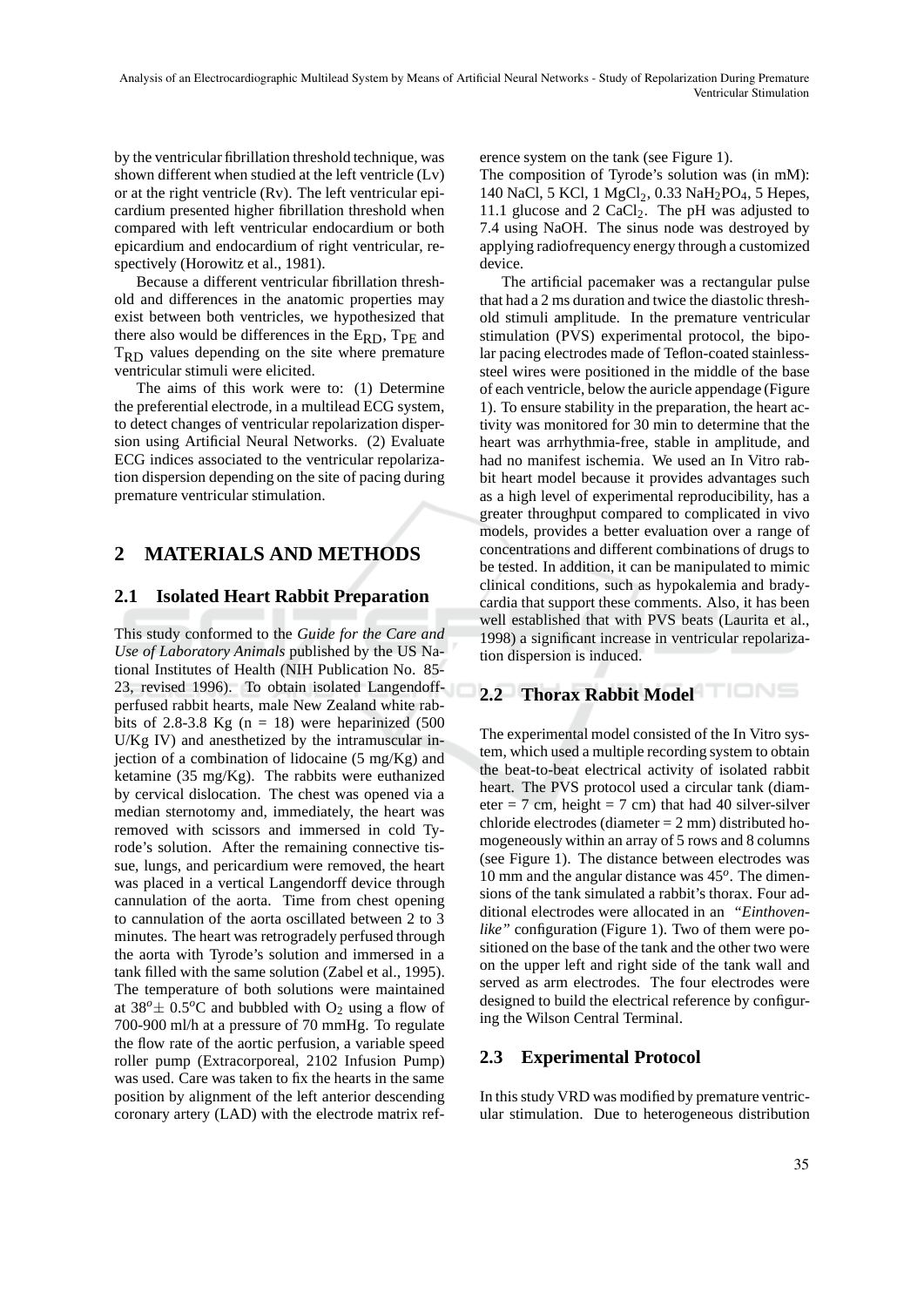

Figure 1: ECG multilead system: 40-electrodes configuration for electrocardiographic recording in the premature ventricular stimulation protocol. Schematic view showing the superior and frontal  $5 \times 8$  matrix electrodes, as well as the standard lead foot (F), left arm (LA), right arm (RA), and reference (Ref). Also are shown the positions of both the stimulating electrodes located in the base of the Lv and Rv, below the atrial appendages.

of APD lengthening induced by potassium-channel blocking drugs (Zabel et al., 1997; Spear and Moore, 2000) or the heterogeneous shortening of APD caused by the heterogeneous distribution of restitution kinetics (Laurita et al., 1998), a real increase in VRD phenomena can be obtained. Besides, it can be noted that we measured the increase in VRD, not dispersion as an absolute value, so our gold standard was the same heart in the control condition in each experiment.

In the PVS protocol, the heart was stimulated from the right ventricle (Rv) or left ventricle (Lv) at basal frequency during a train (S1) of 49 beats. After that train, at beat number  $50<sup>th</sup>$ , a premature beat was generated at a coupling interval that corresponded to the Effective Refractory Period (*Erp*) plus 5 ms. In each case, *Erp* was estimated prior to the PVS application. To estimate *Erp*, premature coupling intervals (distance from the last beat to the premature stimulation time) were diminished step by step at 5 ms until period refractoriness was reached. We used the average of 48<sup>th</sup> and 49<sup>th</sup> beats from each S1 as control. The premature beat  $(50<sup>th</sup>)$  was elicited to generate VRD paced either at Rv or Lv. During the protocol, the heart was paced using an artificial pacemaker (DTU 101, Bloom Associates Ltd. Reading, PA, USA).

In the PVS protocol  $(n = 18)$ , the hearts were

paced from the Rv  $(n = 9)$  or the Lv  $(n = 9)$  by stimuli trains at a basic cycle length of 430 ms for control condition. Then, single premature stimuli were applied after a pulse train at a frequency equal to  $E_{rp}$ +5 ms (167 $\pm$ 7.2 ms for Rv stimulation (RVS) and  $168 \pm 11.5$  ms for Lv stimulation (LVS); *p* value = NS).



Figure 2: 40 ECG recordings from the control situation (top panel) and their respective *Erp*+5 ms (bottom panel) during PVS from the left ventricle. The stimulating electrode was located at the base of the left ventricle.

#### **2.4 Acquisition of ECGs Signals**

ECG data were recorded using instrumentation amplifiers that had a gain factor of 1000 and a bandwidth of 0.05-300 Hz. The signals were digitalized at a sampling rate  $f_s = 1$  KHz and 12-bit resolution using a digital acquisition board (Lab PC+, National Instruments, Austin, TX, USA). When necessary, a band-stop filter was used to remove 50-Hz. The baseline movement was compensated using a cubic spline (Meyer and Keiser, 1977) algorithm. All of the data were acquired and monitored using customized software made in C++.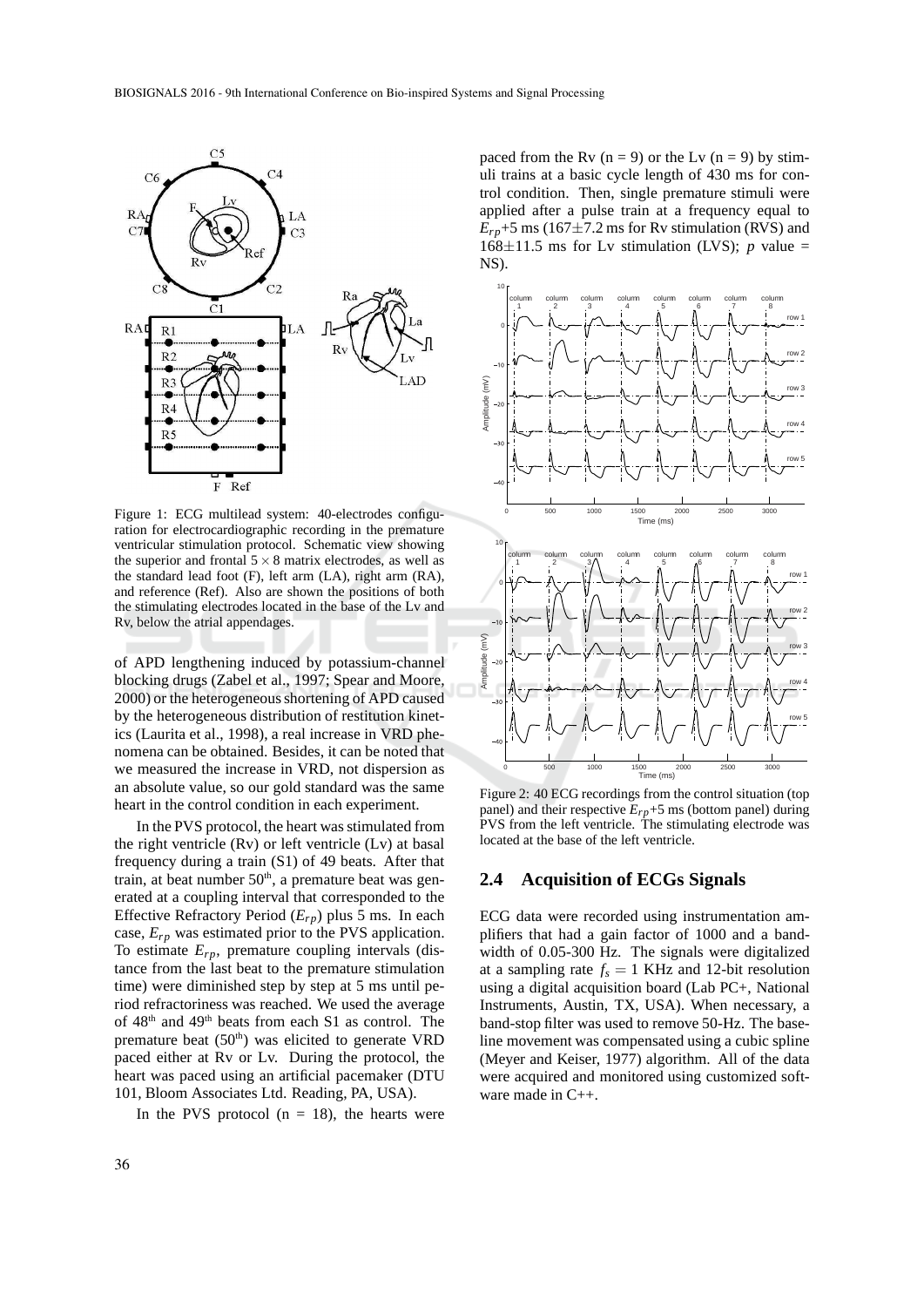Analysis of an Electrocardiographic Multilead System by Means of Artificial Neural Networks - Study of Repolarization During Premature Ventricular Stimulation

#### **2.5 Construction of Data Matrix**

The ECGs from the first row of leads were recorded simultaneously, and the same procedure was applied sequentially to the remaining rows. The  $i<sup>th</sup>$  beat was selected in the ECG recordings of each  $r<sup>th</sup>$  row,  $r =$  $1, \ldots, 5$ , obtaining the  $i_r^{\text{th}}$  beat. After selecting and segmenting the  $i_r^{\text{th}}$  beat from each row, a signal,  $x_{c,r}(n)$ ,  $n = 0, \ldots, N - 1$ , was determined for each channel characterized by the  $(c, r)$  pair, where *c* is the column in the electrode matrix  $(c = 1, \ldots, 8)$  and *r* is the row. , being  $M = 5 \times 8$  the number of register electrodes in each experimental protocol, respectively. Expressing that signal as a vector,  $\mathbf{x}_{c,r}$ , we obtain

$$
\mathbf{x}_{c,r} = [x_{c,r}(0), \dots, x_{c,r}(N-1)]^T
$$
 (1)

The five  $i_r^{\text{th}}$  selected beats were aligned using the QRS complex maximum upstroke slope. The beats extend a time window composed of *N* samples corresponding to 400 ms, and include the repolarization phase. For each experimental condition (control and *Erp*+5 ms), recordings were obtained from 40 ECG leads for the experimental protocol. Expressing in matrix notation the selected segmented signals, **X**  $(M \times N)$ , we obtain

$$
\mathbf{X} = [\mathbf{x}_{1,1}, \dots, \mathbf{x}_{L,1}, \dots, \mathbf{x}_{1,5}, \dots, \mathbf{x}_{L,5}]^T
$$
(2)

From **X**, the ECG-derived parameters were measured. A matrix **X** characterize each experimental condition.

#### **2.6 ECG Indices**

The QRS fiducial points ( $QRS_{ON}$  and  $QRS_{END}$ ) and Twave location  $(T_{END}, T_{PER})$  were obtained from the ECG delineation system based on the Wavelet Transform (Mendieta, 2012). Also, ECG indices have been computed to describe the characteristics of VRD on the electrocardiographic multilead system. For each *i<sup>th</sup>* beat, we have computed as:

1) Ventricular depolarization index: the  $Q_{RS}$  interval measured in milliseconds from the onset of the Q wave to the offset of the S wave, has been calculated as;

$$
Q_{RS_i} = QRS_{END_i} - QRS_{ON_i}
$$
 (3)

2) Total ventricular repolarization duration index (measured in milliseconds): the  $T_{\rm RD}$  quantifying the total ventricular repolarization time, has been computed as;

$$
T_{RD_i} = T_{END_i} - QRS_{END_i}
$$
 (4)

3) Early repolarization duration index (measured in milliseconds): the  $E_{RD}$  which several authors have linked to the full repolarization of epicardium, has been calculated as;

$$
E_{RD_i} = T_{PEAK_i} - QRS_{END_i}
$$
 (5)

4) T-wave peak-to-end interval index (measured in milliseconds): the  $T_{PE}$  associated to transmural ventricular repolarization (Antzelevitch et al., 2007), has been computed as;

$$
T_{PE_i} = T_{END_i} - T_{PEAK_i}
$$
 (6)

#### **2.7 Artificial Neural Network**

The measured ECG indices depend on the premature coupling interval between S1 pulse train and the premature beat. The question is, if it is possible to recognize the coupling interval from ECG values, or in other words how successfully we can separate ECG indices values corresponding to  $E_{rp}+5$  ms coupling interval from those corresponding to control stimulation. Furthermore, we wanted to know the signals from which electrodes can be most successfully classified, since this would indicate the preferential electrode positions in the tank (thorax rabbit model) most suitable to perform measurements. There were 572 samples from 9 rabbit hearts (63.5 samples/heart) for Lv stimulation (LVS) and 535 samples also from 9 rabbit hearts (59.4 samples/heart) for Rv stimulation (RVS) available. The data was reasonably balanced with 50.87%  $E_{rp}$ +5 ms and 49.13% control samples in Lv stimulation data, and  $48.22\%$   $E_{rp}+5$  ms and 51.78% control samples in Rv stimulation data. The LVS and RVS data were processed separately. Each dataset was divided into 3 sets: the training set (60%), the cross-validation set (20%) and the test set (20%).

Table 1: Lv stimulation (LVS) and Rv stimulation (RVS) ANN parameters determined by genetic algorithm after 100 generations. Step size 1 refers to weights between input and hidden layer, step size 2 refers to weights between hidden and output layer.

|                      | <b>LVS</b> | <b>RVS</b> |
|----------------------|------------|------------|
| hidden layer neurons | 25         | 21         |
| step size 1          | 0.07       | 0.49       |
| step size 2          | 0.41       | 0.44       |
| momentum rate        | 0.70       | 0.70       |

The two class classification procedure was performed by employment of artificial neural networks (ANN). We used a multi-layered perceptron with one hidden layer and a backpropagation training algorithm. This is a fully connected feed-forward only ANN architecture with weighted neuron connections from the input towards the output (Figure 3).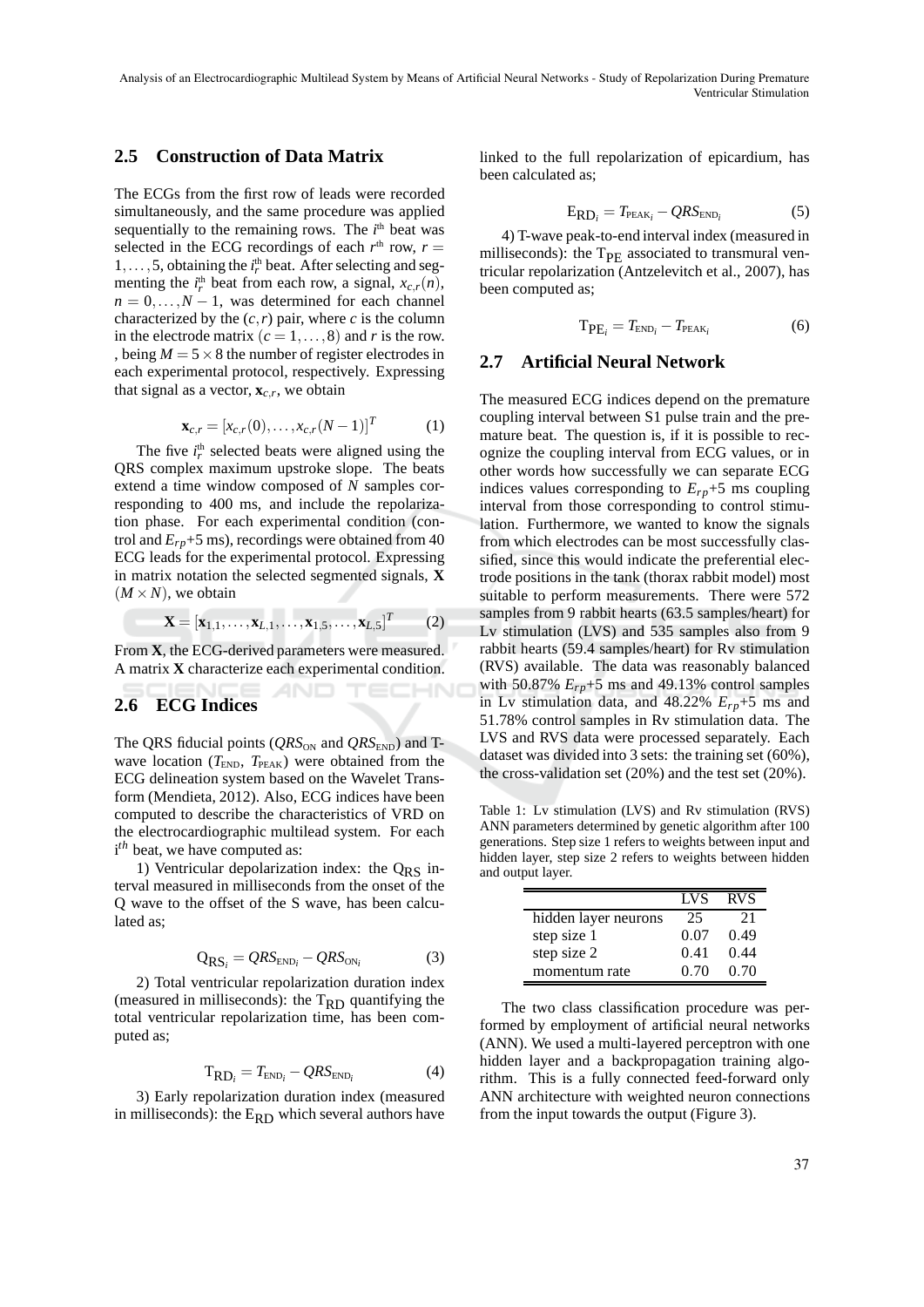

Figure 3: ANN topology with input and output signals used for classification of ECG data.

During the training process these weights are automatically adjusted by a backpropagation algorithm so that the difference between the actual and the desired output is minimal. The momentum learning rule and the logistic sigmoid transfer function were applied in all layers.The number of hidden layer neurons, the learning step size and the momentum rate were determined using optimization with genetic algorithm (see Table 1).

The input data was randomized before training. The genetic optimization took place throughout 100 generations. In every genetic iteration the ANN was trained with 1000 epochs. The ANN outputs correspond to an individual class and each one produces a numbers between 0 and 1. The posterior decision function classified a particular sample into the class which corresponded to the output that had bigger value. The classification score was measured by the standard measure: classification accuracy (Eq. 7), calculated from 4 standard quantities: true positive (TP), true negative (TN), false positive (FP), false negative (FN). Other standard measures like sensitivity, specificity and precision take the same values due to a two class problem and the selected decision function. The whole training and the classification of all available data was repeated ten times and the results were averaged.

$$
CA = \frac{(TP + TN)}{(TP + TN + FP + FN)}
$$
(7)

Classification accuracy was then calculated for each measuring electrode and the ones with the best scores were identified as preferential. The contour maps were generated using these classification scores showing the preferential areas in the matrix of electrodes.

#### **2.8 ECG Recording Stability**

To quantify the stability of ECG recordings we have measured the coefficient of variation  $(C_V)$  parameter (Rosner, 1994) for each feature, the  $Q_{RS}$ ,  $T_{RD}$ ,  $E_{RD}$ 

and T<sub>PE</sub>. These variables were repeatedly measured at each electrode of the multi-lead ECG recording system every 20 min during an hour.

The *C<sup>V</sup>* is defined as

$$
C_V = \sqrt{\sigma^2} \times 100\% \tag{8}
$$

and the  $\sigma^2$  (variance within) is estimated as

$$
\sigma^2 = \sum_{i=1}^k \sum_{j=1}^{n_i} \frac{(y_{ij} - \overline{y}_i)^2}{n - k}
$$
(9)

For each variable evaluated  $(Q_{RS}, T_{RD}, E_{RD})$  and  $T_{\text{PF}}$ ) we assume that there are *k* groups of measurements with *n<sup>i</sup>* measurements in the *i*th group. The *j*th measurements in the *i*th group will be denoted by  $y_{ij}$ and  $n = \sum_{i=1}^{k} n_i$ . The term  $(y_{ij} - \overline{y}_i)$  represents the deviation of an individual measurement from the group mean for that measurement and is a clue of within group variability.

#### **2.9 Statistical Analysis**

In order to quantify the discrepancy between the parameters' distribution and the Gaussian distribution, we have analyzed the normality of these values using the D'AgostinoPearson test. It has been observed that the underlying variables'distribution was Gaussian. Data were expressed as mean value  $\pm$  standard deviation (SD). Comparison between ECG indices were performed by means of paired or unpaired Student *t*-test for normally distribution variables. Significance was considered at a value of  $p < 0.05$ .

# **3 RESULTS**

In some experiments, we have evaluated the *C<sup>V</sup>* for each variable. The  $C_V$  was  $\lt$  2% for  $Q_{RS}$ ,  $\lt$  2% for  $E_{RD}$ , < 3% for T<sub>PE</sub> and < 3% for T<sub>RD</sub>. So, we have verified that the estimated variables have not shown significant statistical differences over the 1-h In Vitro experiment.

It can be observed in Figure 2, a representative example the 40 ECG recordings from the control situation and its respective premature ventricular stimulation at  $E_{rp}$ +5 ms from the left ventricle.

The classification results have shown that there is one preferential electrode during LVS. It has been located in row #1 and column #3 and so called as r1c3. Moreover, we have observed three preferential electrodes during RVS. These have been located in row #3 and column #1 (denominated as r3c1); row #2 and column #1 (so called as r2c1) and row #3 and column #8 (denominated as r3c8).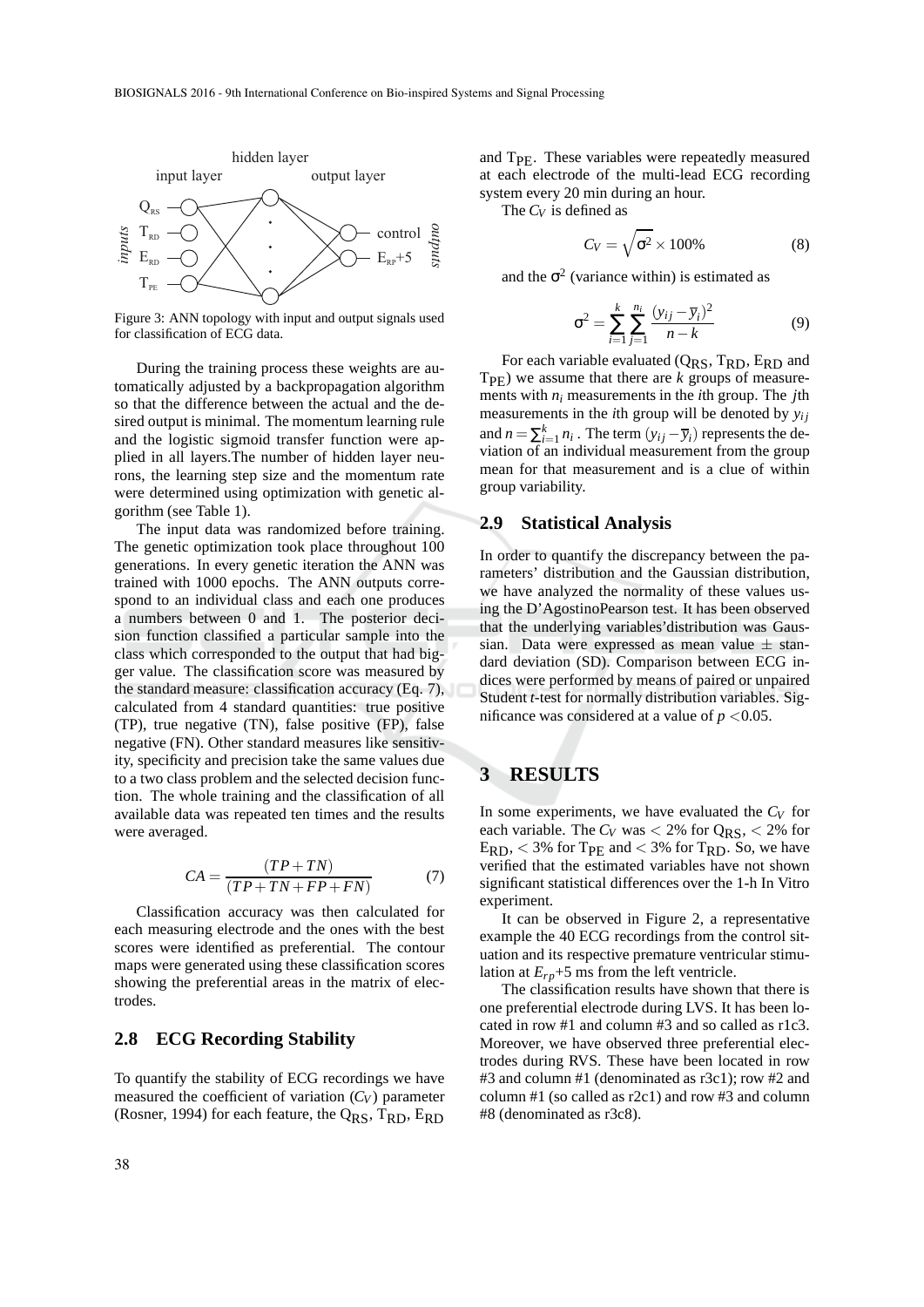Analysis of an Electrocardiographic Multilead System by Means of Artificial Neural Networks - Study of Repolarization During Premature Ventricular Stimulation

Table 2: Mean values  $\pm$  standard deviation of the experiments (n=8 during LVS and n=9 during RVS) showing all dispersion ECG indices measured in control and in *Erp*+5 ms. The values were computed in the preferential electrodes during stimulation in Lv (n=8) and Rv (n=9), respectively.

|          | control            | $E_{rp}$ +5 ms.    | stimulation site | preferential electrode | $p$ -value |
|----------|--------------------|--------------------|------------------|------------------------|------------|
| $Q_{RS}$ | $76.50 \pm 7.33$   | $100.13 \pm 85.50$ | Lv               | r1c3                   | 0.0006     |
|          | $76.50 \pm 6.37$   | $105.00 \pm 17.02$ | Rv               | r3c1                   | 0.0002     |
|          | $73.00 \pm 10.17$  | $101.33 + 18.61$   | Rv               | r2c1                   | 0.0470     |
|          | $72.11 \pm 6.07$   | $99.50 \pm 20.35$  | Rv               | r3c8                   | 0.0015     |
| $E_{RD}$ | $119.00 \pm 17.70$ | $85.50 + 21.42$    | Lv               | r1c3                   | 0.0018     |
|          | $114.14 \pm 17.09$ | $107.50 \pm 8.54$  | Rv               | r3c1                   | <b>NS</b>  |
|          | $115.50 \pm 15.02$ | $85.67 \pm 0.58$   | Rv               | r2c1                   | 0.0202     |
|          | $122.63 \pm 18.30$ | $94.40 \pm 26.82$  | Rv               | r3c8                   | 0.0441     |
| $T_{PE}$ | $52.38 + 5.07$     | $72.13 + 21.26$    | Lv               | r1c3                   | 0.0201     |
|          | $57.57 \pm 18.37$  | $57.25 \pm 15.39$  | Rv               | r3c1                   | <b>NS</b>  |
|          | $58.00 \pm 7.62$   | 79.67±15.04        | Rv               | r2c1                   | <b>NS</b>  |
|          | $54.75 \pm 9.62$   | $56.00 \pm 17.16$  | Rv               | r3c8                   | <b>NS</b>  |
| $T_{RD}$ | $171.38 \pm 18.15$ | $157.63 \pm 16.75$ | Lv               | r1c3                   | 0.0019     |
|          | $173.50 \pm 15.57$ | $158.50 \pm 18.09$ | Rv               | r3c1                   | <b>NS</b>  |
|          | $173.50 \pm 10.79$ | $165.33 \pm 15.01$ | Rv               | r2c1                   | <b>NS</b>  |
|          | $174.67 \pm 20.21$ | $153.75 \pm 18.07$ | Rv               | r3c8                   | 0.0409     |

Mean and standard deviation of  $Q_{RS}$ ,  $T_{RD}$ ,  $E_{RD}$ and T<sub>PE</sub> indices during the control condition and during LVS and RVS are presented in Table 2. It can be observed that these results were computed for preferential leads in each kind of stimulation, LVS and RVS respectively.

On the other hand, with the aim to localize the spatial position of the preferential electrode in the 5 x 8 matrix electrodes, we have shown a colored contour maps, as we can see in Figure 4.

We have tested the trained ANNs with all the datasets available (Table 3). The lowest classification accuracy achieved was on the test set of LVS data which is expected since the test set was not exposed to ANN during training. The RVS data exhibit better result on all datasets used. One reason for this might be better quality of RVS measurements in comparison to LVS measurements. All available data has been used to calculate the CA of every individual electrode. The preferential electrodes exhibited 100% CA which means that the signals from these electrodes can be certainly distinguished one from another at all times and thus they show the ventricular repolarization activity most clearly. This is our most important result obtained.

#### **4 DISCUSSION**

A total of 40 unipolar leads, in 18 isolated heart rabbit preparation, were studied using Artificial Neural Networks with the aim to analyze: the preferential electrode to detect VRD during premature stimuli (*Erp*+5

Table 3: Classification accuracy (CA) for different data sets, Lv stimulation (LVS) and Rv stimulation (RVS).

| dataset          | CA LVS | CA RVS |
|------------------|--------|--------|
| training set     | 0.83   | 0.86   |
| cross-validation | 0.85   | 0.89   |
| test             | 0.78   | 0.87   |
| all data         | 0.82   | 0.87   |

ms) and evaluate which ECG indices are dependent on the site of pacing during premature ventricular stimulation.

We have observed that when the premature stimuli were applied to the Lv, the VRD changes were detected using only one preferential electrode (r1c3). When stimuli were elicited at the Rv, changes of VRD were detected by three electrodes (r3c1, r2c1 and r3c8). Moreover, we have observed that preferential electrode during stimulation of Lv is located opposite of this ventricle. At the same way the preferential electrodes during stimulation of Rv are located exactly opposite of the right ventricle. It can be observed these positions in Figure 1. Also, it is important to highlight that all hearts were fixed in the same position, as we have describe in Section 2.1.

Otherwise, we have observed, in both Lv or Rv premature stimulation  $(E_{rp}+5 \text{ ms})$ , a statistical significant increase of  $Q_{RS}$  index duration (see Table 2). We have concluded that depolarization cardiac phase did not seem to be different when the stimuli were elicited from either the Lv or Rv, because both ventricles exhibited a similar response to the premature ventricular stimulation.

Regarding the T<sub>PE</sub> index, associated to transmu-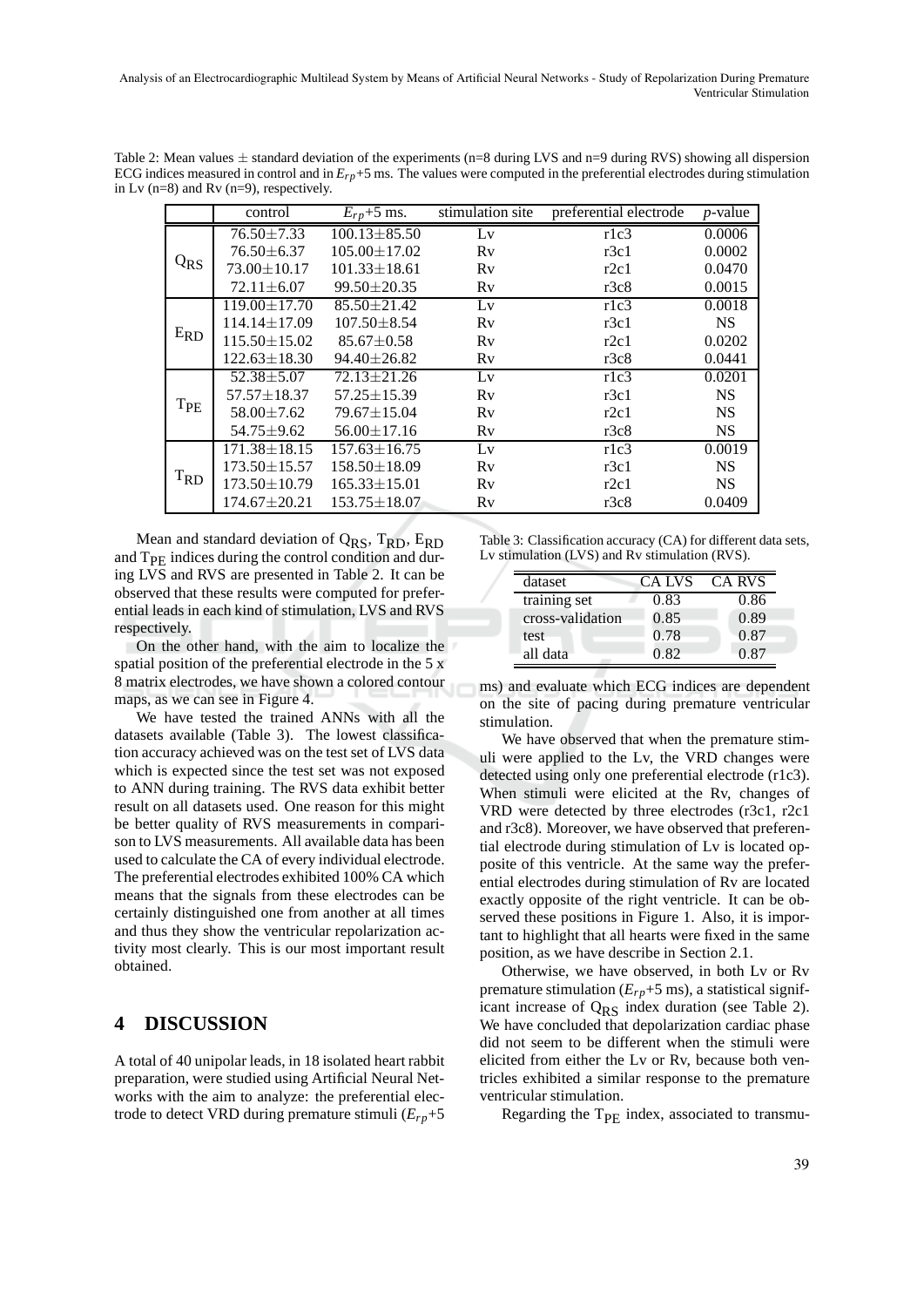

Figure 4: Contour maps of accuracies (CA) distributed over the 5x8 matrix electrodes. Top panel: one preferential electrode during Lv stimulation (LVS), located in row #1 and column #3 (red area). Bottom panel: three preferential electrodes during Rv stimulation (RVS), located in row #3 and column #1, row #2 and column #1 and row #3 and column #8 (red area).

ral ventricular repolarization dispersion, we have only found statistically significant increases during premature stimuli  $(E_{rp}+5$  ms.) in the Lv (see Table 2). Moreover, the  $E_{RD}$  index have shown statistically significant decreases in premature ventricular stimulation of the Lv and the Rv (except in electrode r3c1, see Table 2). Conversely, no significant changes in  $T_{RD}$  (only in r3c8 and with a *p*-value near to 0.05) has been observed. We denoted that the  $T_{RD}$  index did not change because the  $T_{\text{PE}}$  index increase and  $E_{\rm RD}$  decrease its values, simultaneously (see Table 2).

Artificial neural network is one of the machine learning classification tools which are most widely used in biomedical applications due to good results obtained (Dreiseitl and Ohno-Machado, 2002; Cai

and Jiang, 2014; Chen et al., 2015; Shaikhina et al., 2015). It is a nonlinear non-parametric model which can mimic from very simple to very complex problems. It possesses ability to implicitly detect complex nonlinear relationships between dependent and independent variables. The electrocardiographic multilead system seems to be an appropriate one to be analysed by ANN. Of course, we could have picked some other classification algorithm but since there is no way to select the most suitable method in advance there should be performed a thorough comparison of the methods which is beyond the scope of this paper and is left for future work.

Moreover, the mechanism responsible for different response by premature stimulation depending on the site of pacing is not clearly explainable only with the present results. There are anatomic differences between ventricles, such as the 3D structure or the anisotropic properties linked with dissimilar wall thickness and cardiac fibers orientation. We have concluded that all of these parameters might contribute to the different results obtained between both ventricles. Finally, the present results have shown that changes of VRD during premature stimuli can be very well captured by means of artificial neural networks in a multilead ECG system

### **5 STUDY LIMITATIONS**

No attempt was made to measure ventricular repolarization dispersion on the epicardial surface or endocardial muscle layers. We have limited our analysis to ECG signals obtained from recording electrodes embedded in the tank wall.

## **6 CONCLUSIONS**

During premature ventricular stimulation we have observed significant decreases in early repolarization duration for both ventricles, while in the Lv we have observed significant increases of transmural dispersion. Moreover, we have found preferential electrodes to detect VRD, when the premature ventricular stimuli were elicited from left or right ventricles.

### **ACKNOWLEDGEMENTS**

This work were supported by Consejo Nacional de Investigaciones Científicas y Técnicas (CONICET) and Slovenian Research Agency.